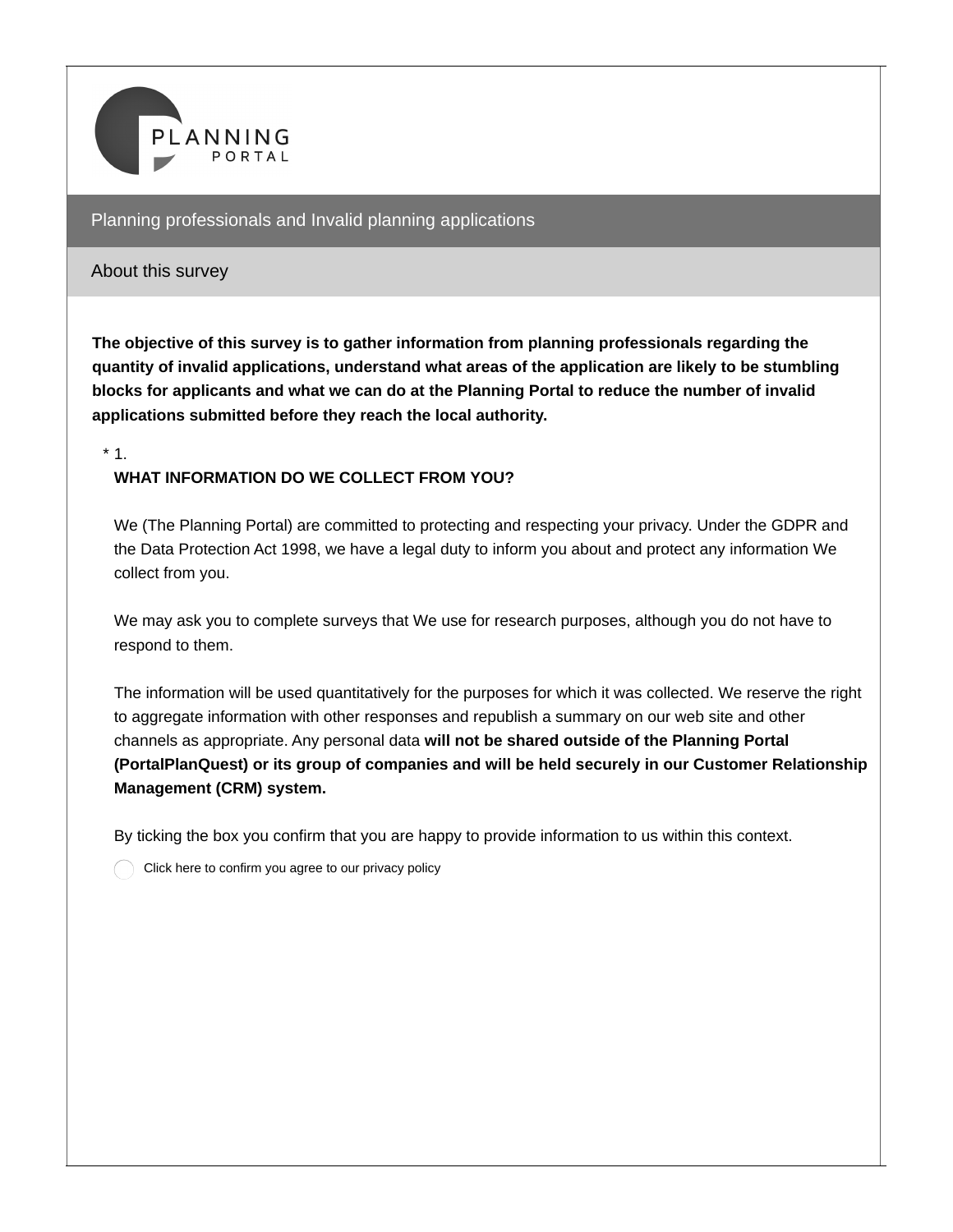

# About you

\* 2. Name

\* 3. Company name

\* 4. Email address

5. Phone number

\* 6. Job title

7. Professional sector - Please choose the sector that best represents your company

 $\div$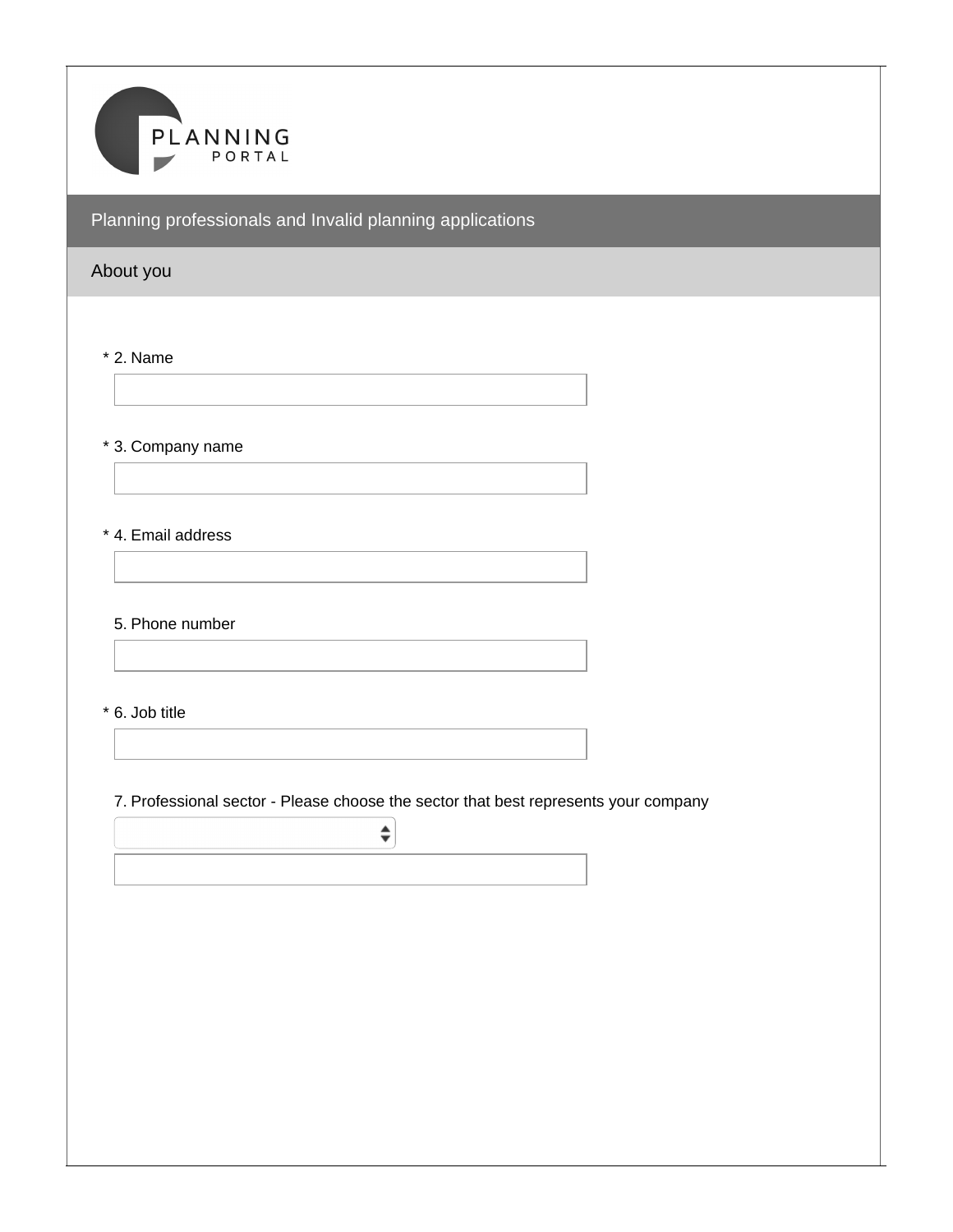

## Number of applications

8. In 2018, approximately how many applications did your company submit? \*

Please enter a figure in the box.

9. Does your company submit applications: \*

*(Please choose one)*

Locally (to 1-3 local planning authorities (LPAs))

Regionally (across county or regionally, for example South West)

Nationally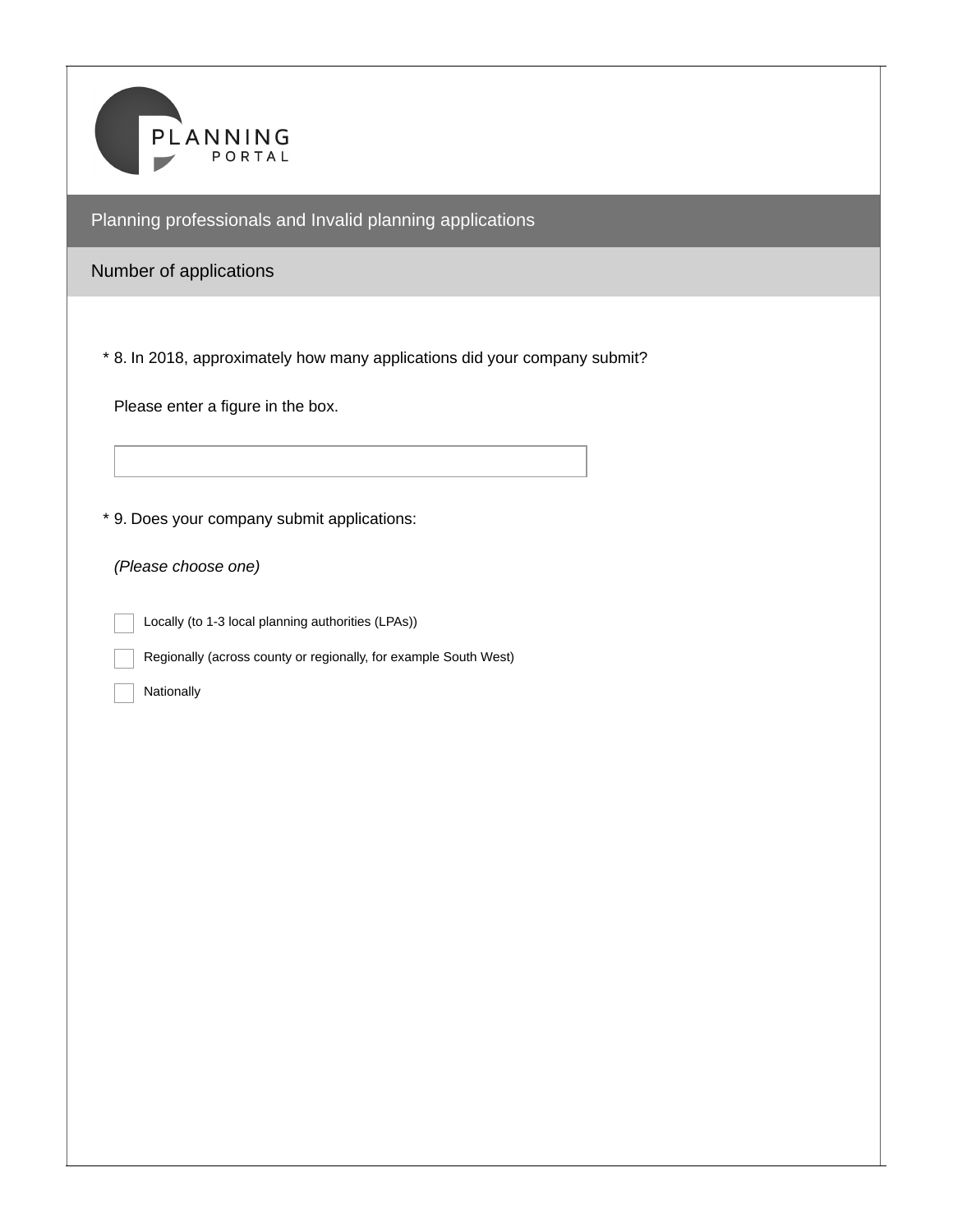

# Application types

\* 10. Please select the types of application that you submit

| Householder planning permissions                          |
|-----------------------------------------------------------|
| Full planning permissions                                 |
| Outline planning permissions/Approval of reserved matters |
| Listed building/Conservation area consents                |
| Advertisement consents                                    |
| Lawful development certificates                           |
| Prior approvals for permitted development                 |
| Removal/Variation/Discharge of conditions                 |
| Tree works (conservation areas, TPOs, hedgerow removals)  |
| Non-material amendments                                   |
| All application types                                     |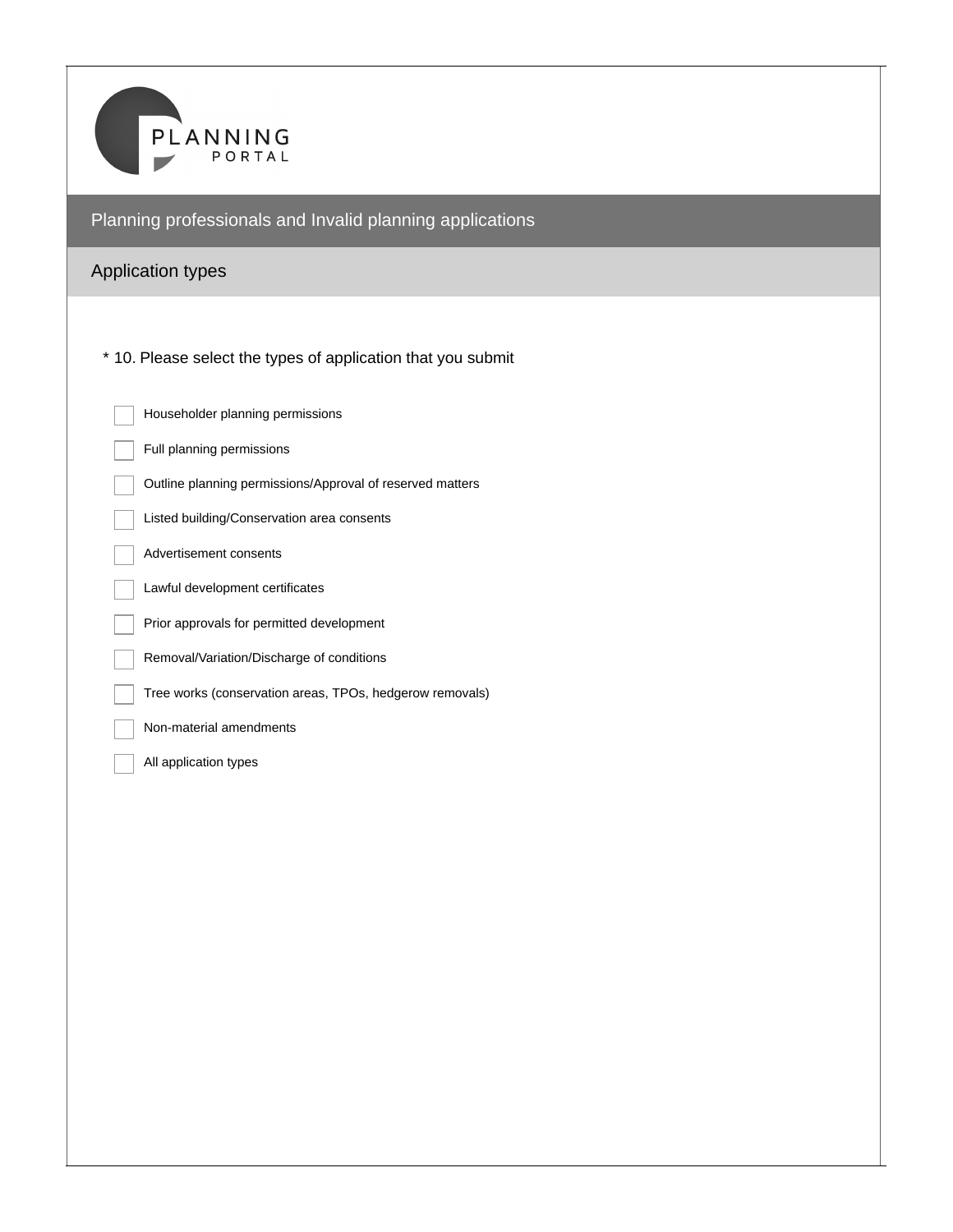

#### Reasons for invalidation

11. If applications that you have submitted has been invalidated by local authorities, what are the reasons \* they give?

Please rank the following options.



12. If there are any other reasons not detailed please provide them below and indicate where you would rank the reason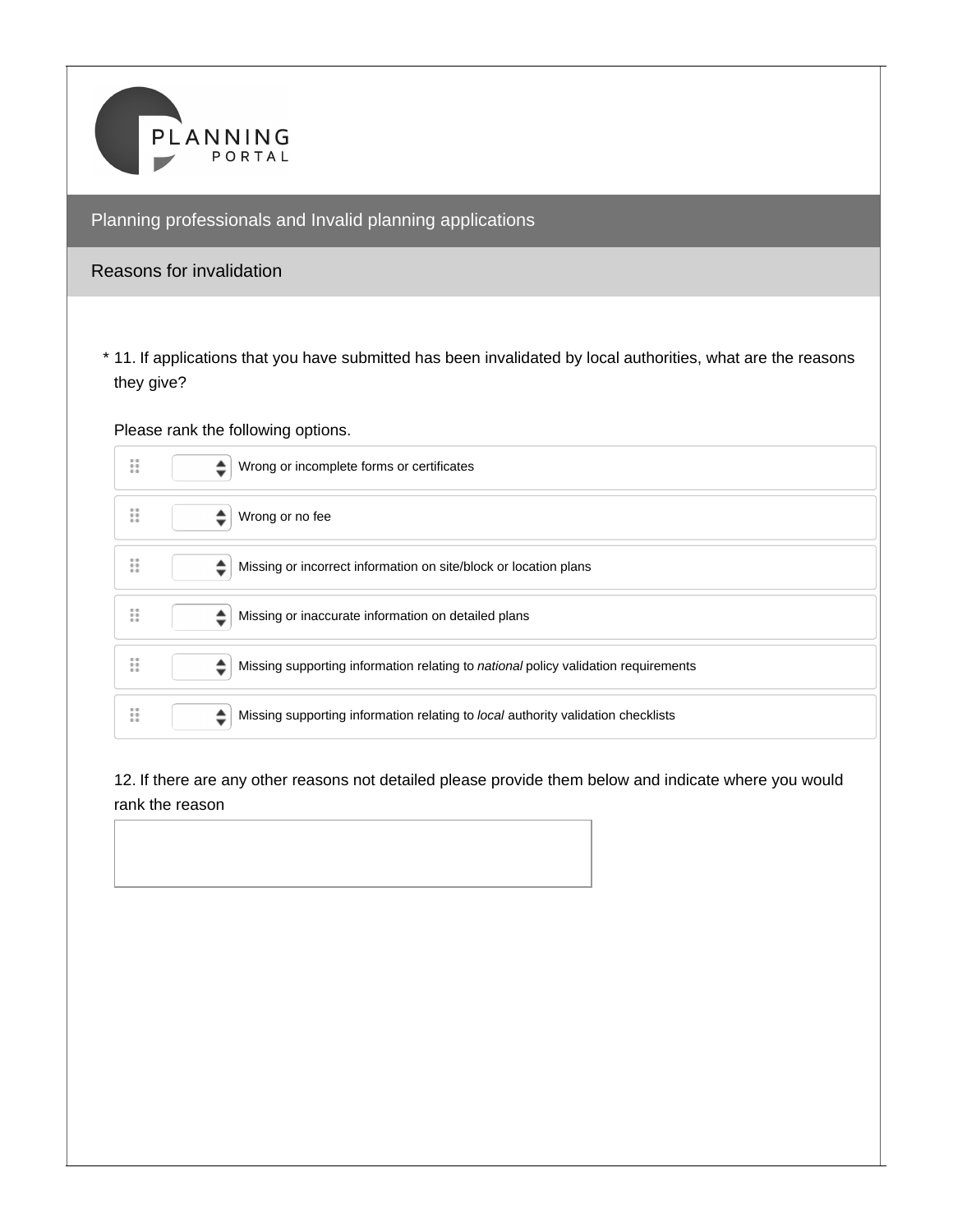

## The planning process

13. How do you manage your clients design expectations within the constraints of the planning system?

\* 14. Do you feel that LPAs provide a proportionate approach to registration and validation?

◯ Yes

 $\bigcap$  No

15. Do you feel that the same approach is applied consistently across all the local authorites that you \* submit to?

Yes

No

16. If you answered 'No' to Question 14 or 15, please provide more information below.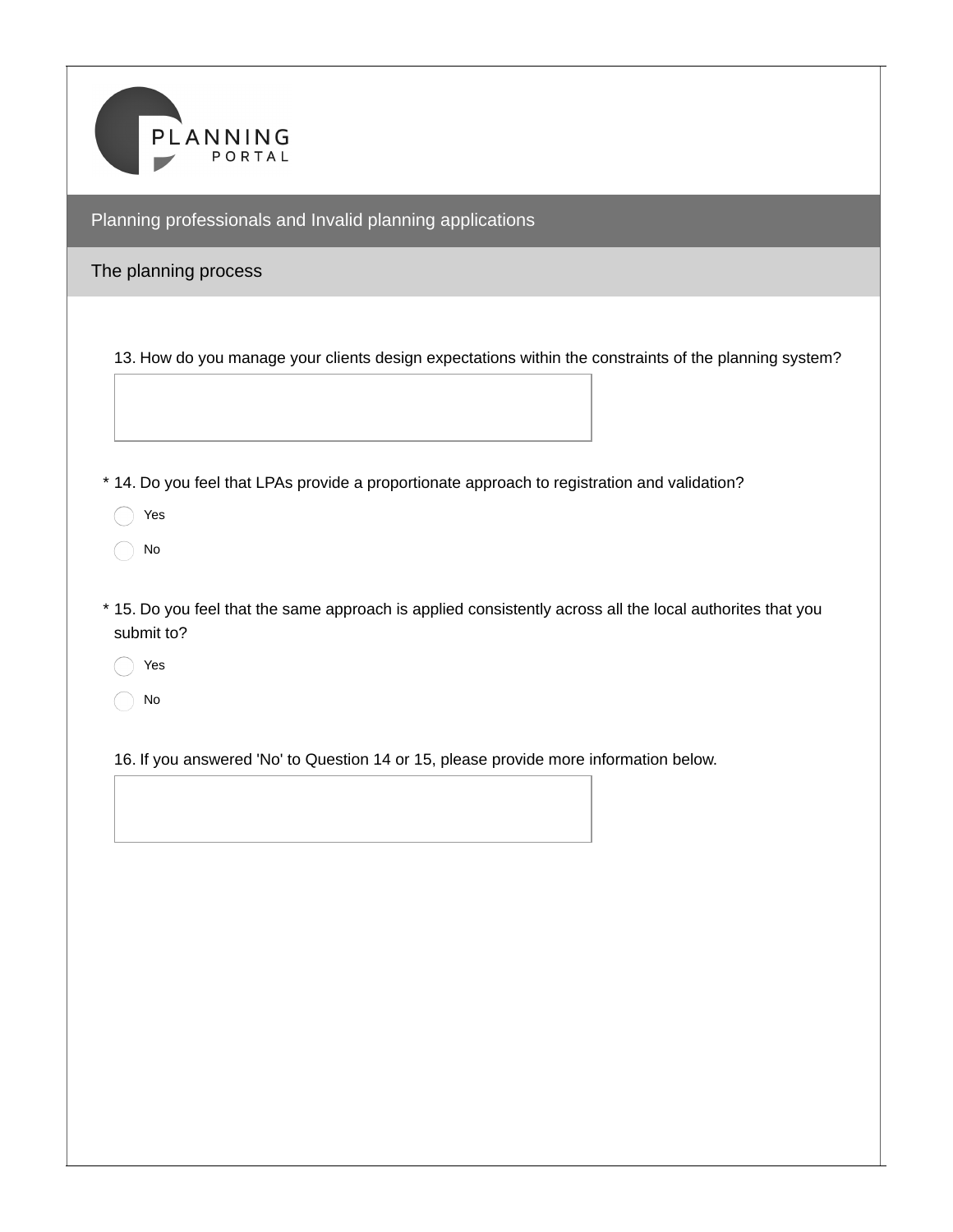

## Pre-application advice

17. Where you have sought pre-application advice, would you say this improves the quality and speed of \* validation and determinations?

Yes

No

Sometimes

18. If you have any additional comments about pre-application advice, please provide the details of your experiences below

19. Do you think a standard pre-application service via the Planning Portal would improve the current \* process?

Yes

No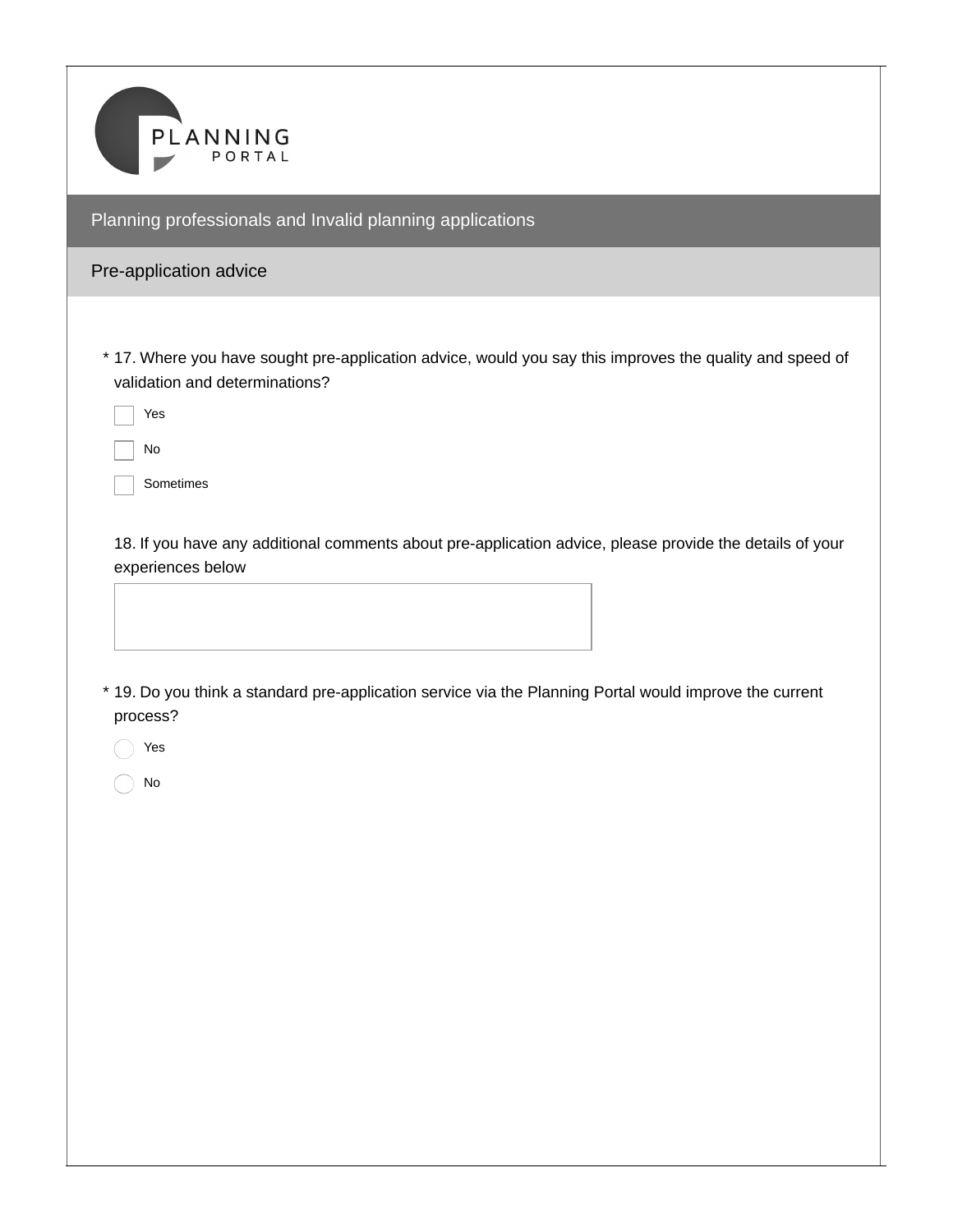

Your comments about invalid applications

20. Do you have any further comments to share with us about invalidation and what may help us to address the issue?